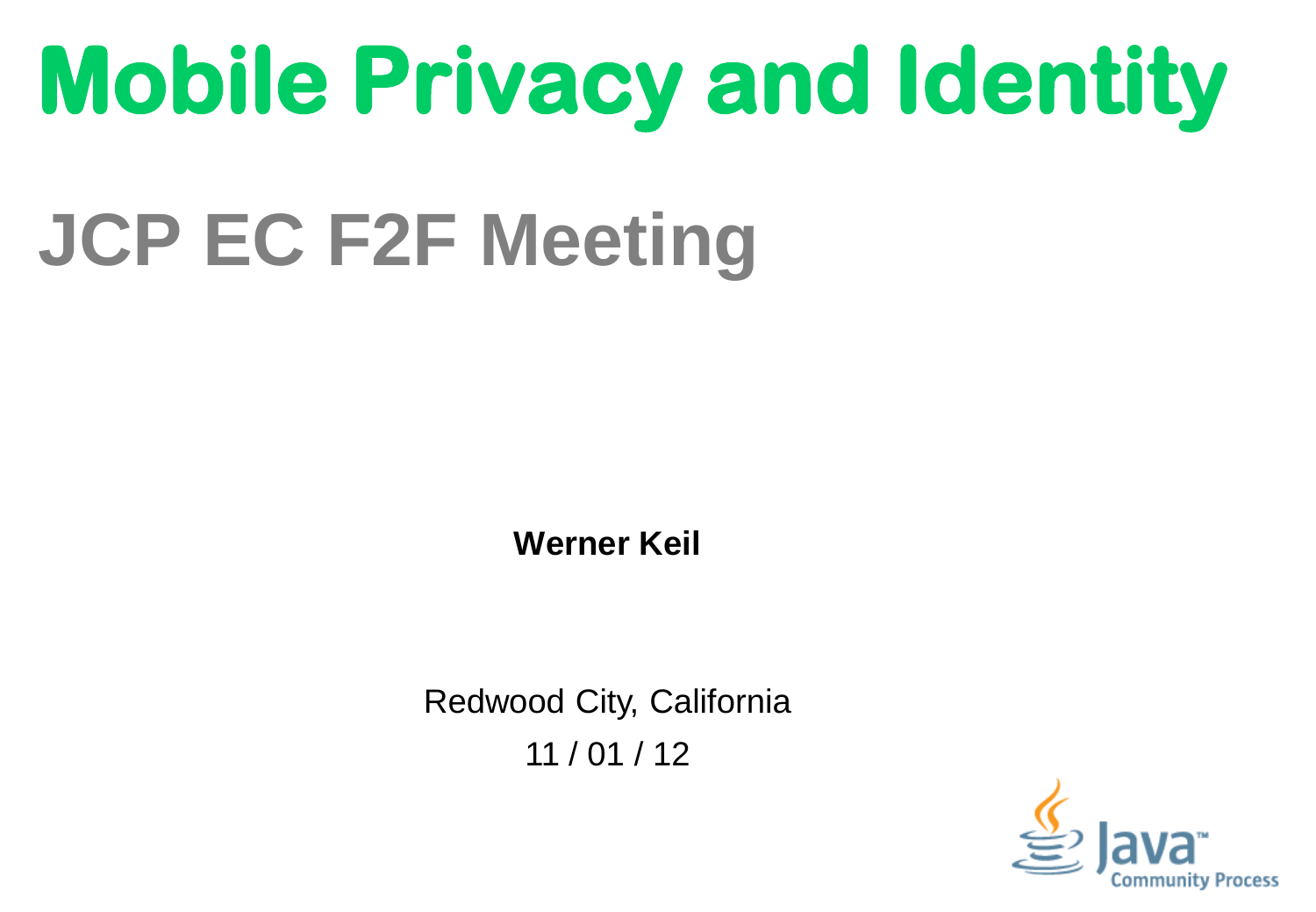

#### Goal

# **LIMITING WHO CAN ACCESS YOUR INFORMATION.**

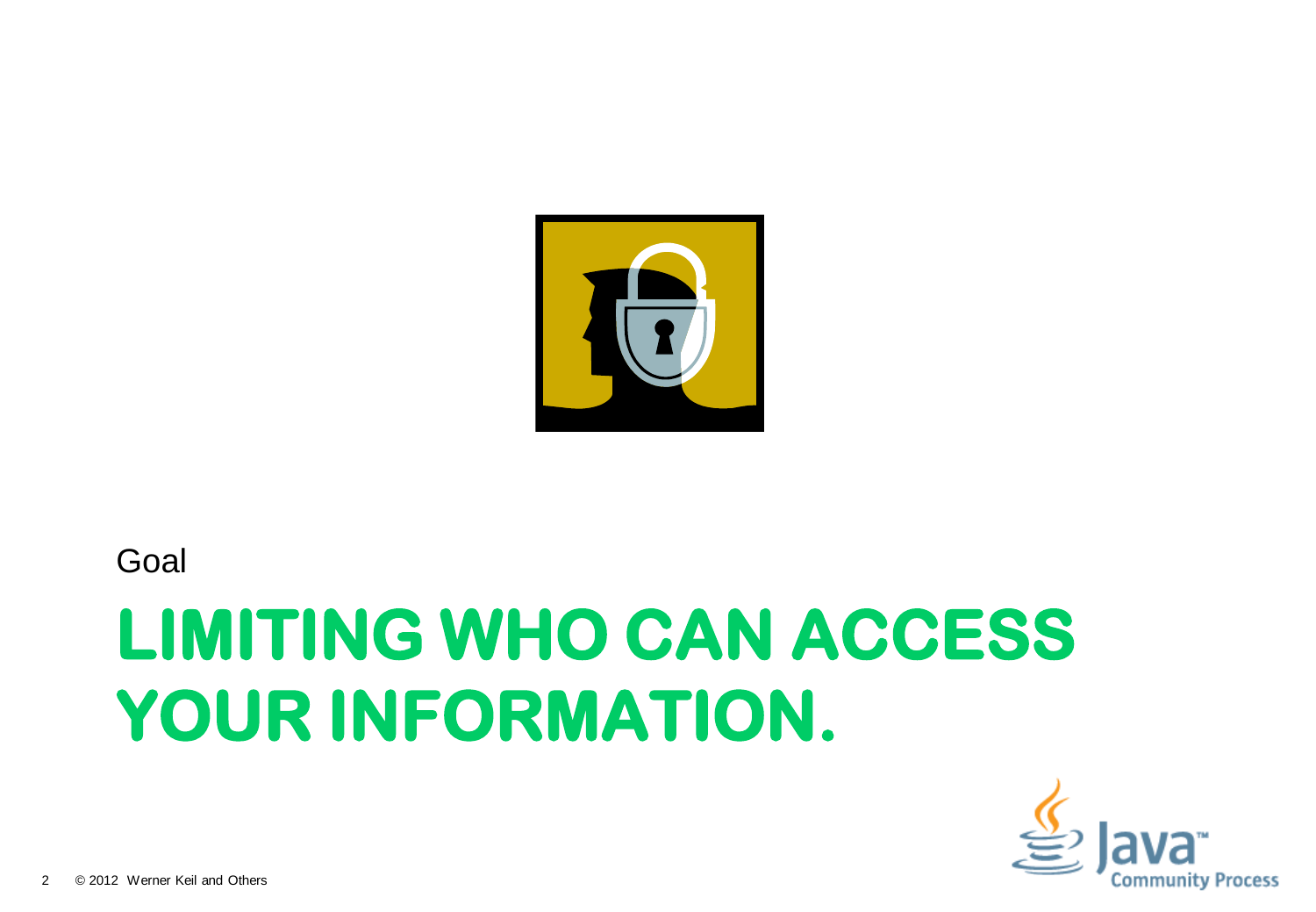#### **Terms**

- •**Privacy** the right (of an individual or organization) to be "left alone" (interference / government intrusion)
- •**Data Protection** the right of an individual to control dissemination and use of their personal information
- •**Confidentiality** the right (of an individual or organization) to keep a secret
- •**Security** umbrella terms for many concepts: confidentiality, availability, integrity, authenticity, non-repudiation, …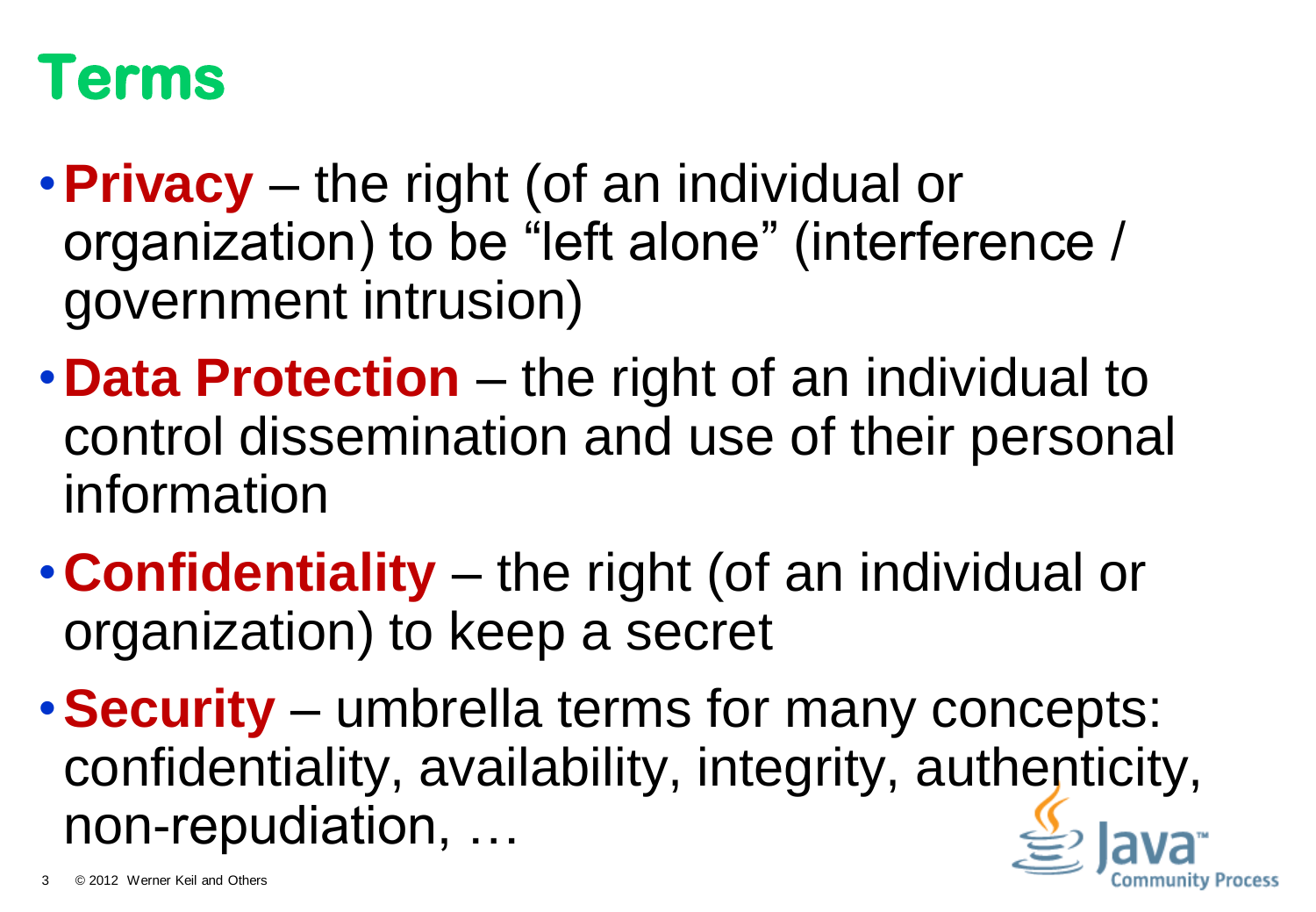# **The Tradeoff between Personalization and Privacy**

#### •Personalization involves

• Collection of profile and location information raising privacy concerns

#### $\cdot$  Studies<sup>1</sup> show

- Consumers do not opt-in to online services when they do not trust merchants for their profiles.
- Consumers are willing to tradeoff their information with trusted vendors for convenience.
- Even among more privacy-concerned consumers.

by Chellappa et al., Harn et al., and Spiekermann et al.

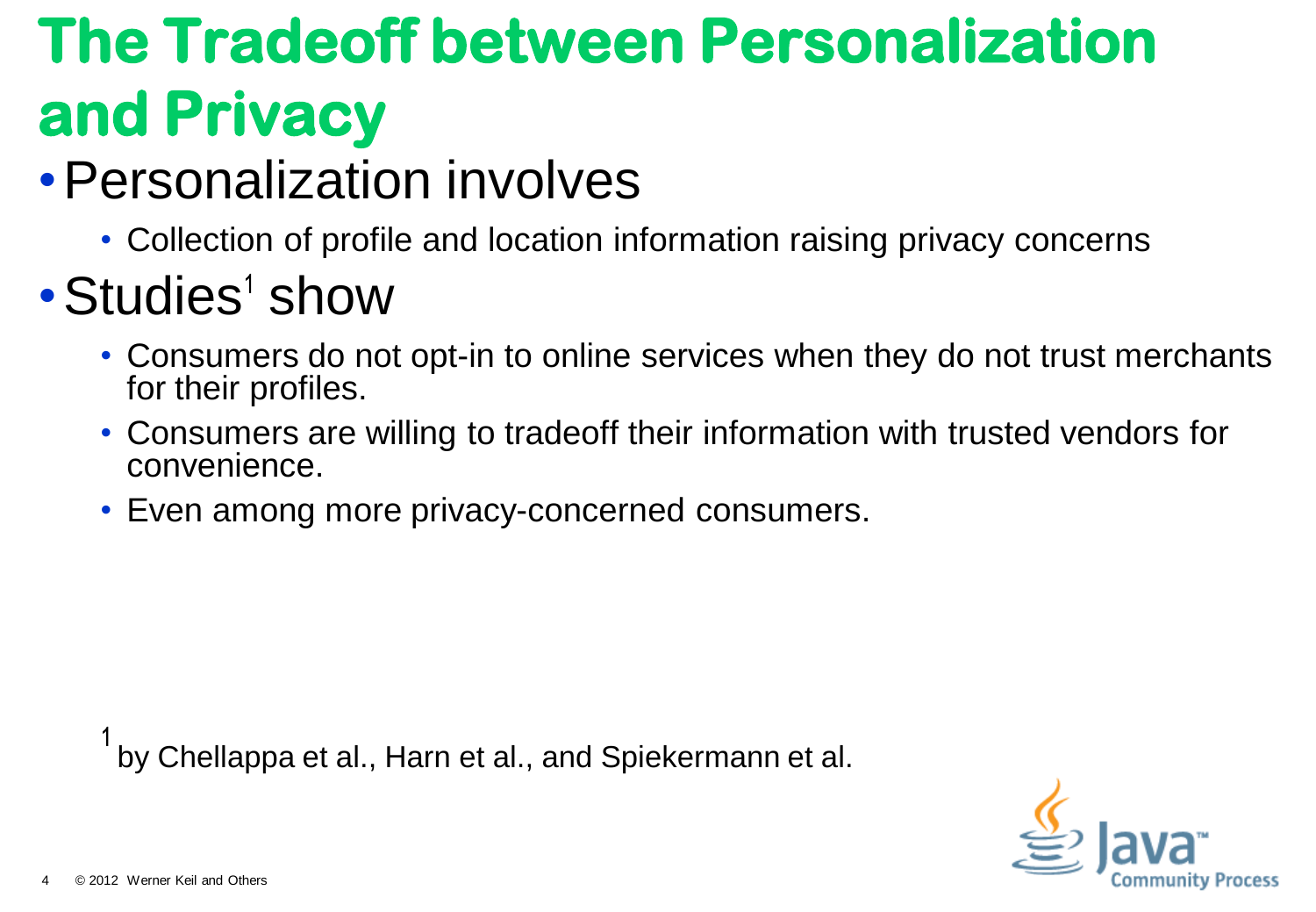# **The Tradeoff between Personalization and Privacy (2)**

- •Change in the attitude of 3/4 of American consumers towards privacy from a modest to a high intensity matter
- •Three segments of consumers
	- Fundamentalists
	- Unconcerned
	- Pragmatic
- •The size of the pragmatic group is 125 Million.
- •The challenge for businesses is to address the needs of this group
	- Provide convenience
	- Protect Privacy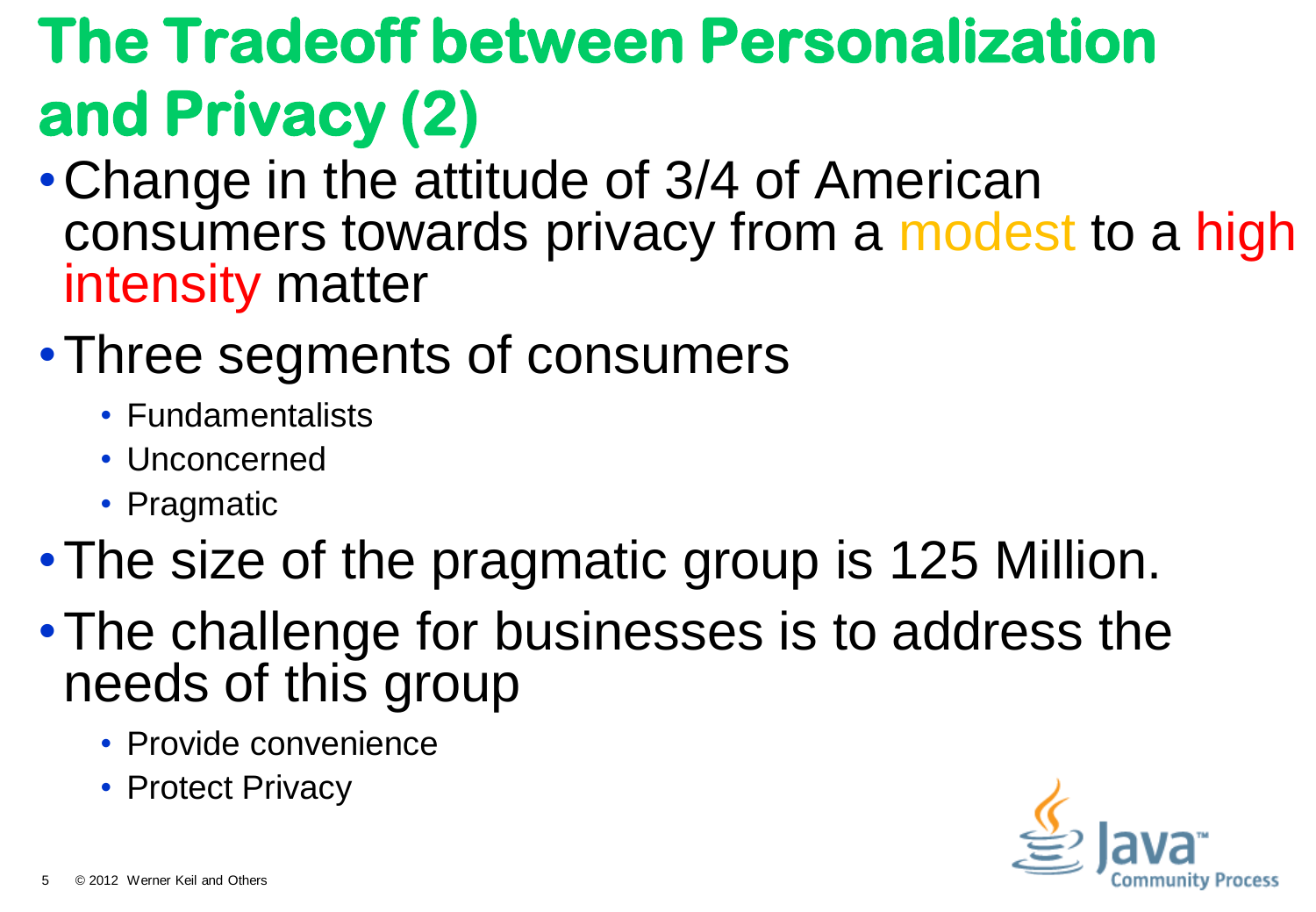## **Privacy issues of Location based Services**

- •Location of individuals must be considered a constituent of privacy data, because
	- By data matching of location data with user ID or device ID, the location of a specific person would be specified.
	- The location of a specific person may be regarded as private, except if such data has been opened to the public, it might be not private data.

#### • Real time privacy intrusion

• Inter-access to location based services may cause real time privacy intrusion

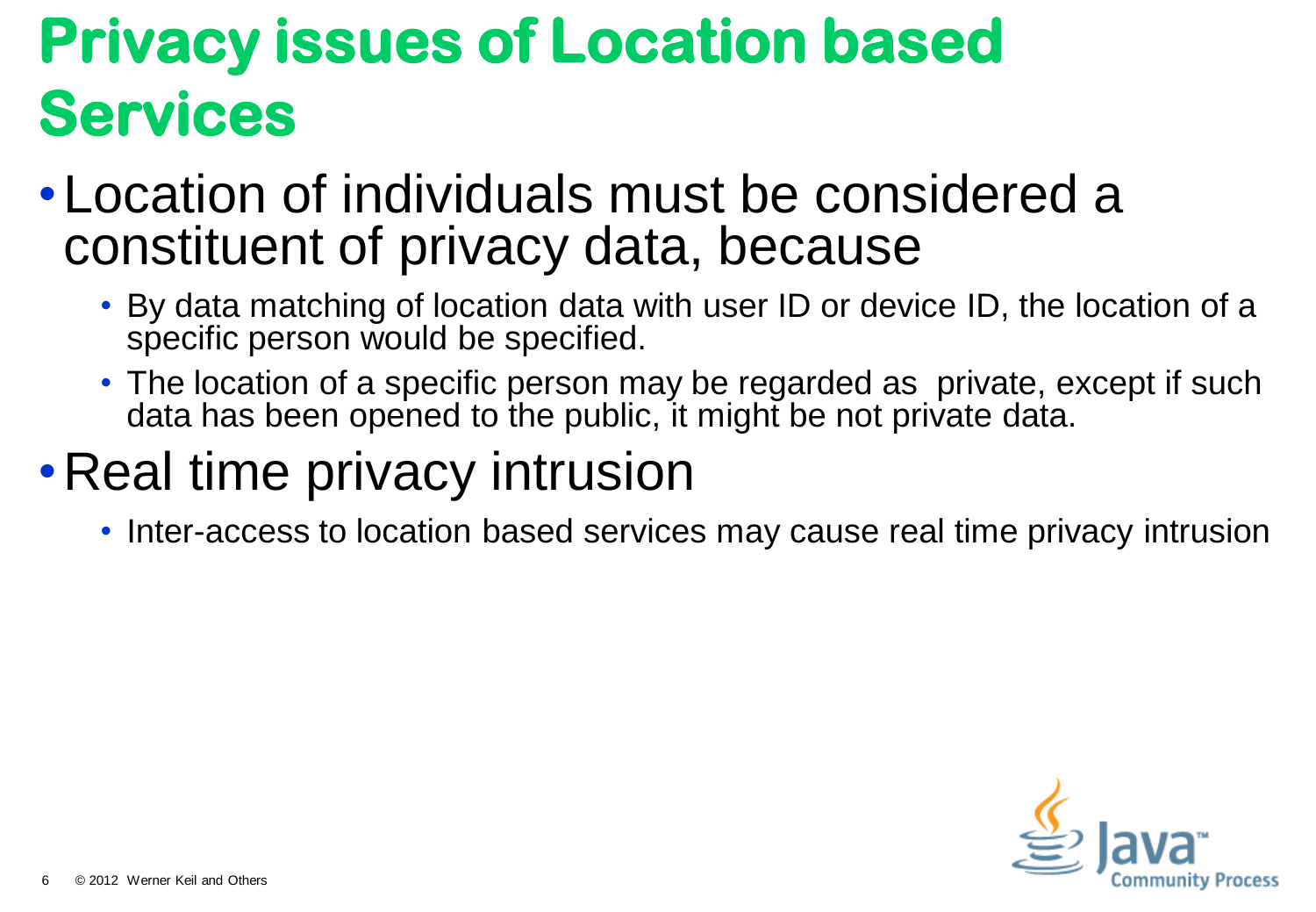# **Privacy issues of Location based Services (2)**

#### •Misuse of Collected location data stored on servers

• Misuse of such data would cause serious privacy issues, especially by data matching with other privacy data.

#### •Communication could be intercepted

- Vulnerability included in such service systems may permit some types of illegal interception of data.
- Specific location data of specific person may be involved in this communication.

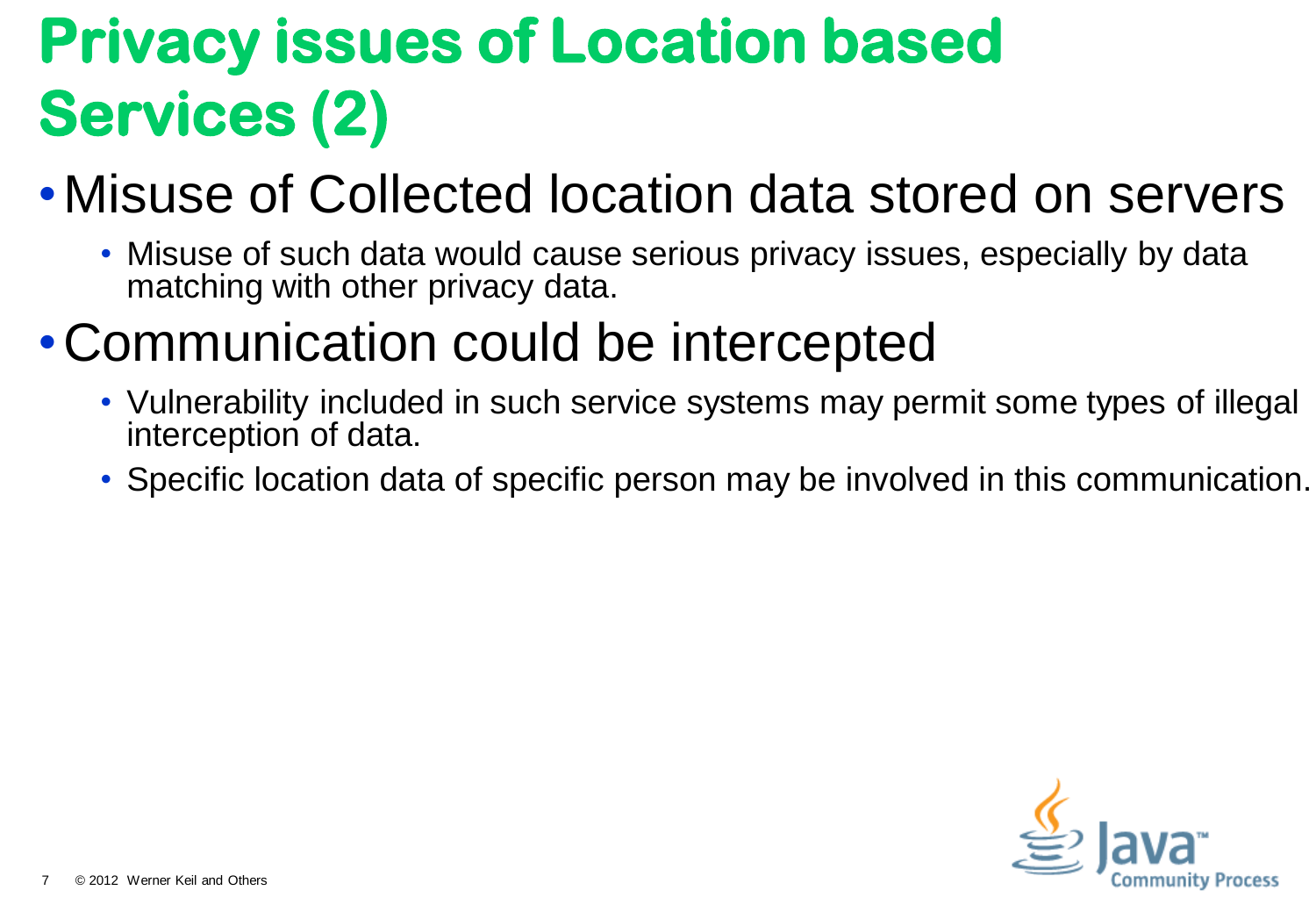# **Social Engineering**

"Getting people to do things that they wouldn"t ordinarily do for a stranger"

# – **The Art of Deception**, Kevin Mitnick (earlier Sherlock Holmes)



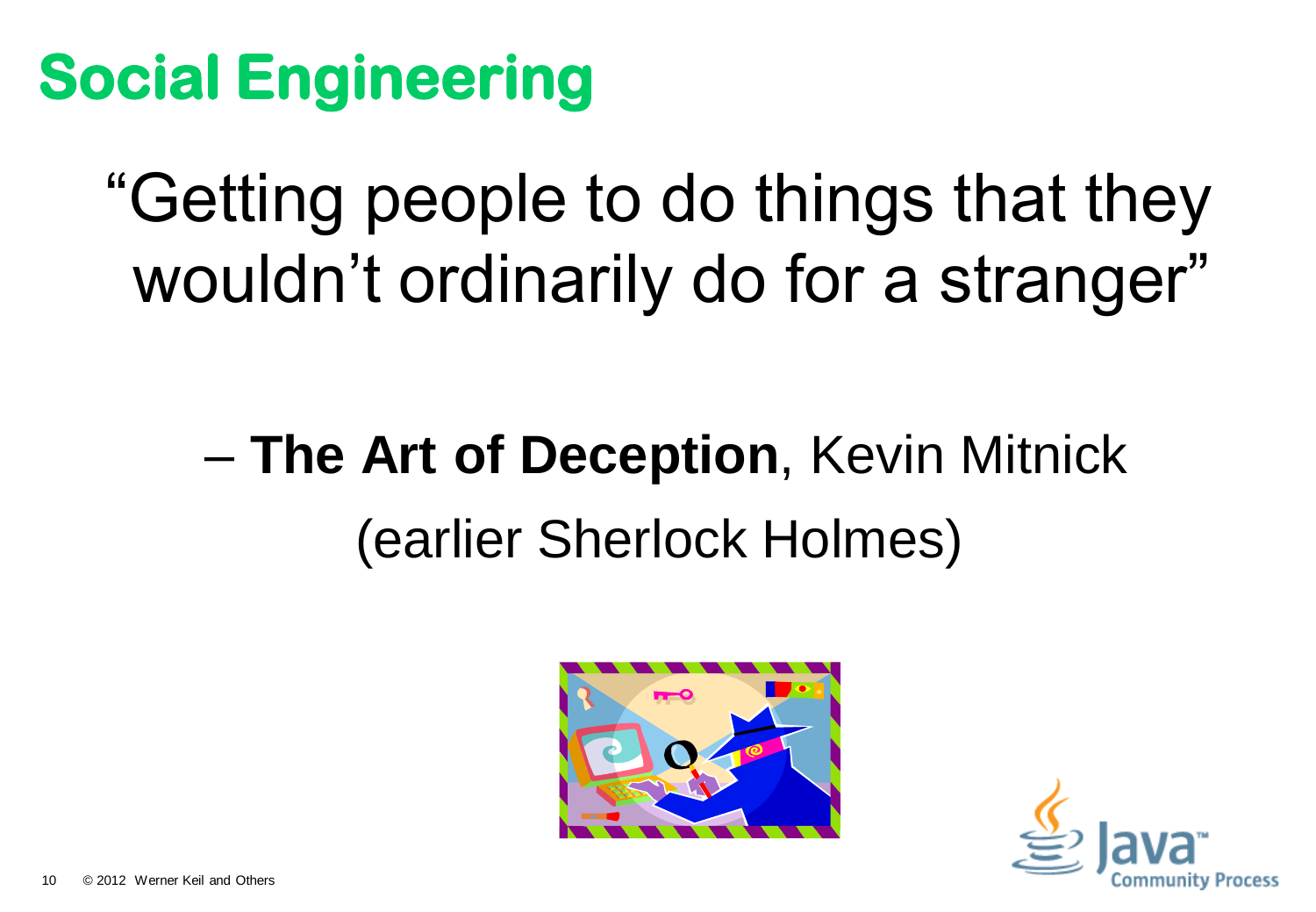# **Identity Theft**

#### Using another's identity for ones benefit (usually financial gain)

- •Social security number
- •Credit card account numbers
- •Date of birth
- •Driver"s license
- •Passport
- Mother's maiden name,...
- •Addresses



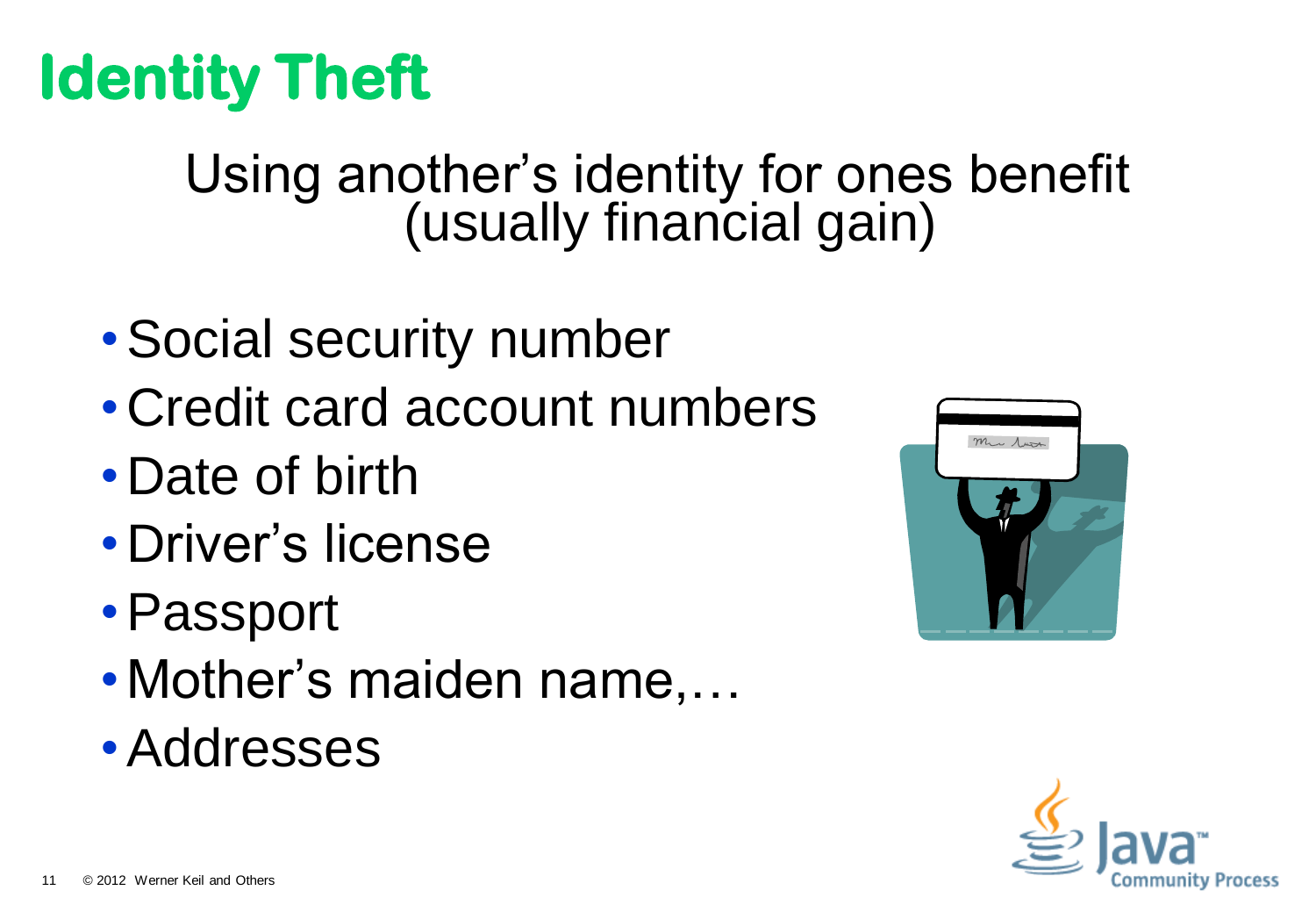### **Threats**

- •**Spyware** computer software installed on a computer to intercept the user's activities on the computer, without the user's informed consent.
- •**Phishing** attempt to fraudulently acquire sensitive information by masquerading as a trustworthy entity.
- •**Botnets** collection of software robots (bots), which run autonomously and automatically on groups of remotely controlled zombie computers.

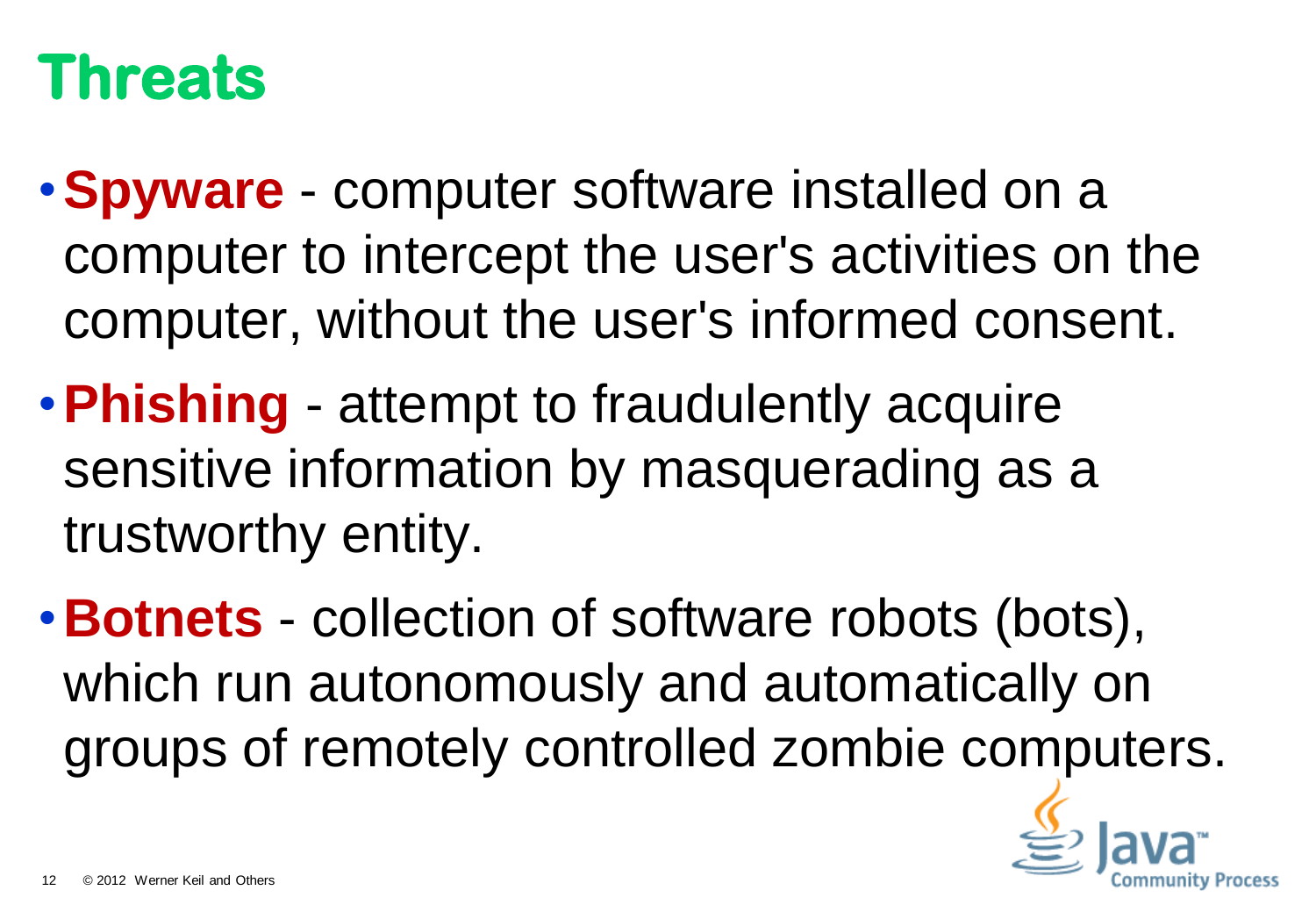## **Incidents**

- •**T-Mobile Data Scandal** T-Mobile reveal that potentially millions of customer records have been stolen and sold on by rogue employees.
- •**iPhone/Pandora/Dictionary.com** A proposed class-action lawsuit alleges that Apple and a handful of app makers are invading user privacy by accessing personal data from customers' smart phones without permission and sharing it with third-party advertisers.

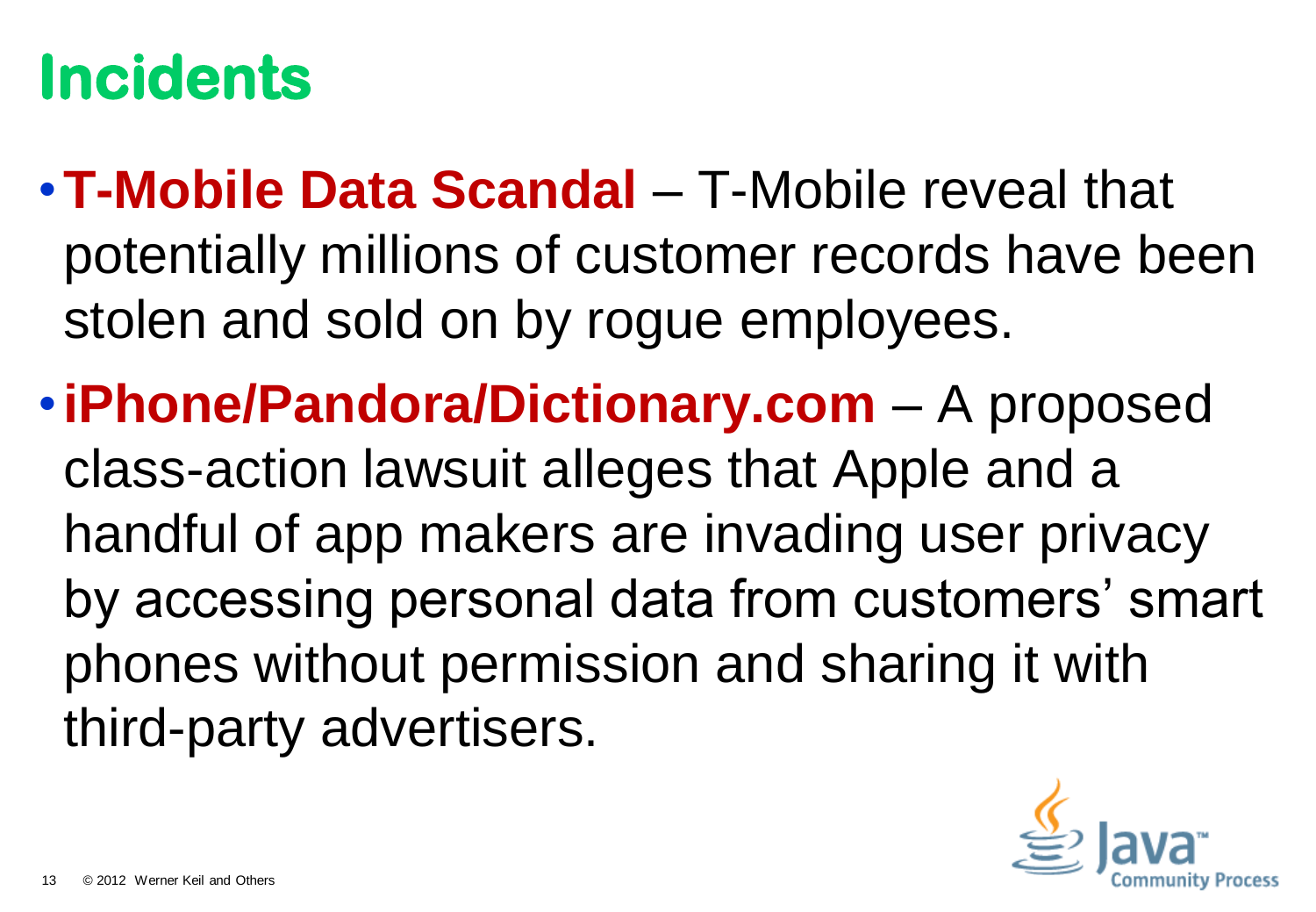# **Incidents (2)**

#### •**Carrier IQ**

- Discovery by Android security researcher Trevor Eckhart that some Android, Nokia and BlackBerry smart phones, later also other vendors were identified contain **Carrier IQ**, a software that even tracks mobile users' keystrokes.
- Google CEO Eric Schmidt distanced his company from the scandal surrounding the Carrier IQ software in remarks at an internet freedom conference in The Hague. During his talk he called Carrier IQ a key-logger. "[I]t actually does keep your keystrokes," he said, "and we certainly don"t work with them and don't support it."
- Apple, HTC, Samsung, Motorola, AT&T, Sprint, T-Mobile and Carrier IQ have been sued in a federal court by what the lawyers involved have deemed a "cell phone tracking software scandal."
- As of Jan 10, 2012, Carrier IQ website reports nearly **142,000,000** installed devices!

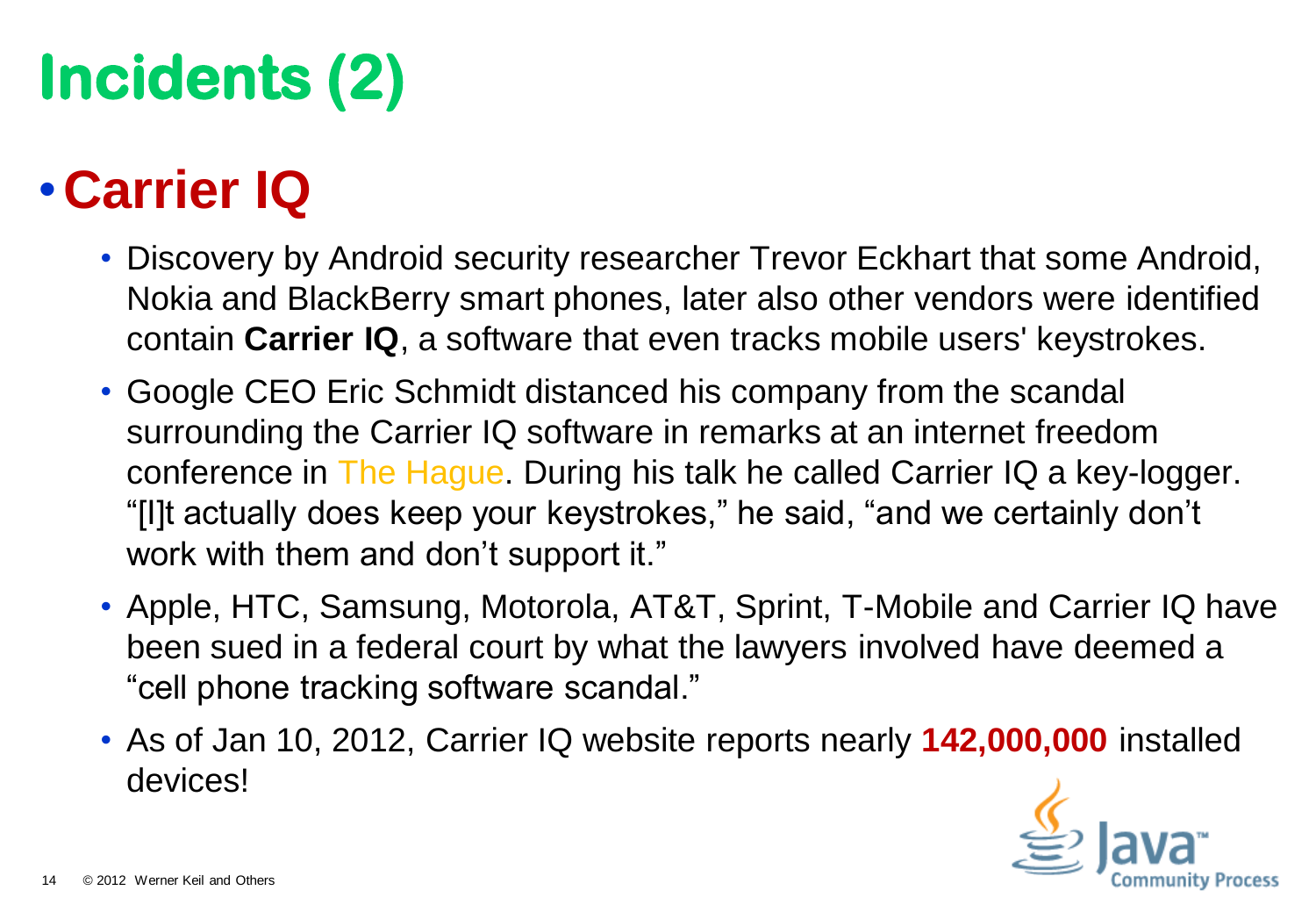### **The DarIQ Knight ?!**





Image © TM &DC Comics.2008 Warner Bros. Entertainment Inc. All Rights Reserved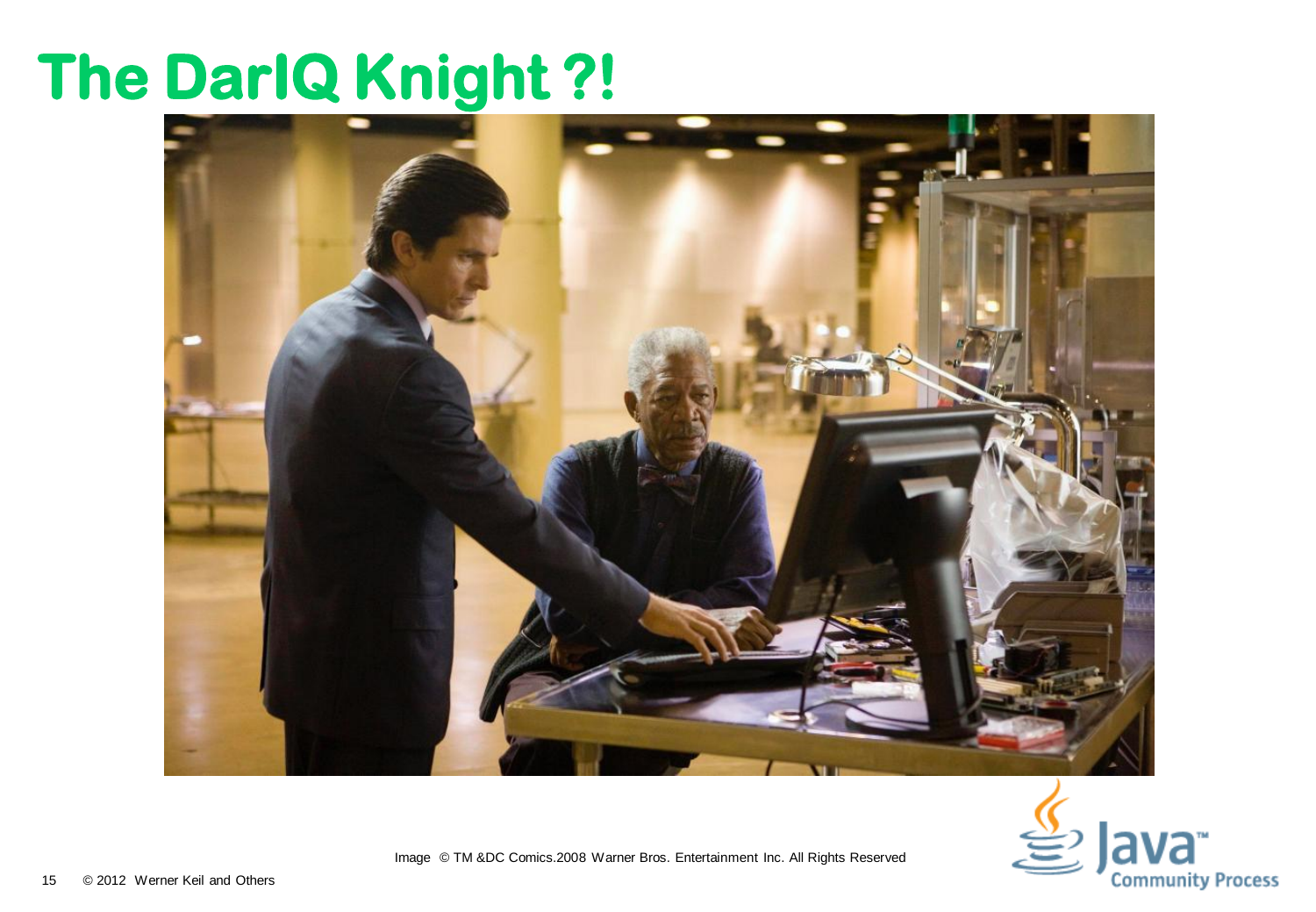

# **"YOU HAVE ZERO PRIVACY ANYWAY. GET OVER IT."**

(Scott McNealy, CEO, Sun Microsystems, 1999)